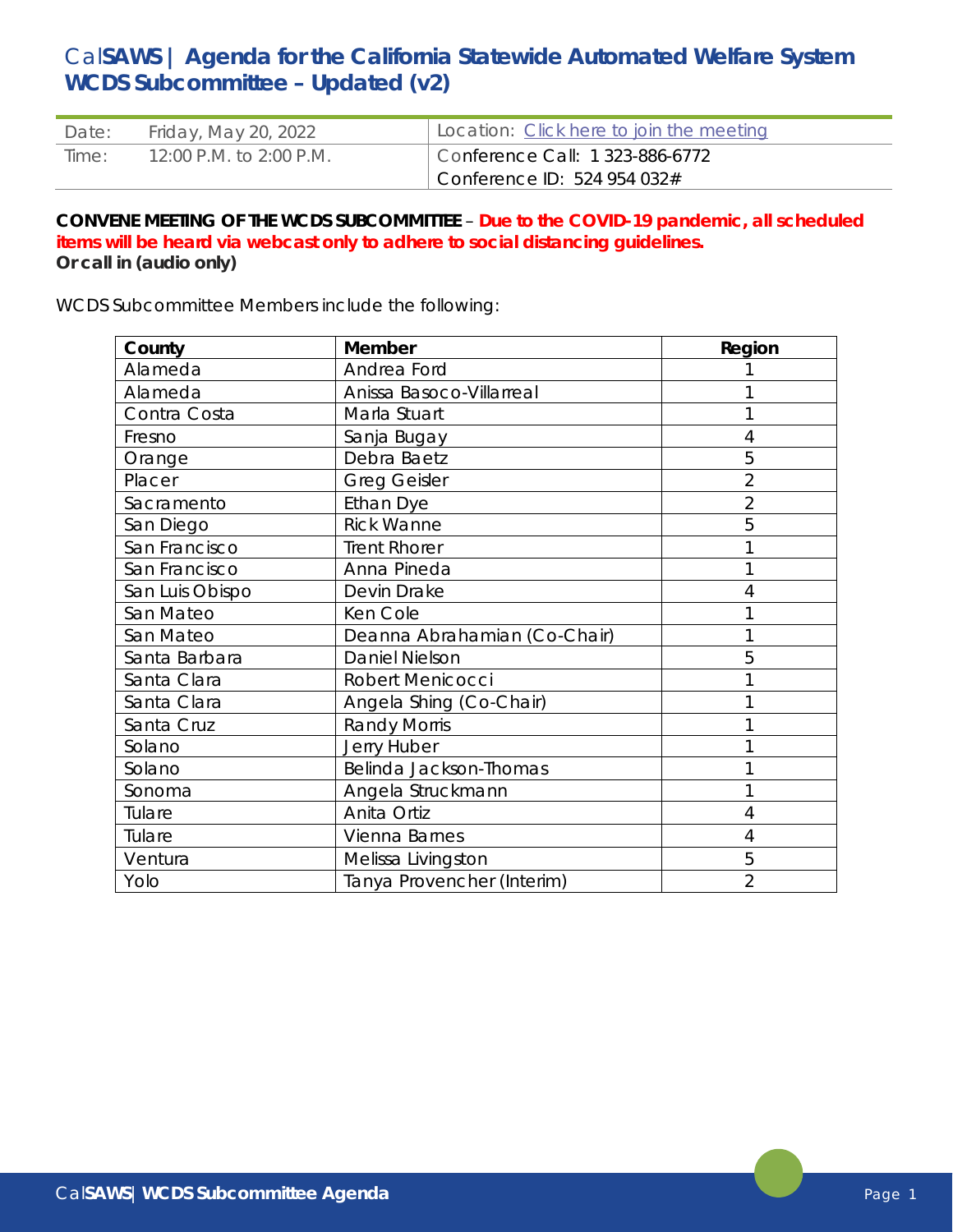### **PUBLIC SESSION**

## **12:00 P.M. – Convene Meeting of the WCDS Subcommittee**

| <b>Topic</b>               |                                                                                                                                                                                                                            | Lead                                                     | <b>Est Time</b>  |
|----------------------------|----------------------------------------------------------------------------------------------------------------------------------------------------------------------------------------------------------------------------|----------------------------------------------------------|------------------|
|                            | 1. Call Meeting to Order                                                                                                                                                                                                   | Deanna Abrahamian                                        | 1 min            |
| 2.                         | Roll Call and Confirmation of Quorum                                                                                                                                                                                       | Deanna Abrahamian                                        | 3 min            |
| 3.                         | <b>Public Comment</b>                                                                                                                                                                                                      | Deanna Abrahamian                                        | 1 min            |
|                            | Public opportunity to speak on any Item NOT<br>on the Agenda. Public comments are limited<br>to no more than three minutes per speaker,<br>except that a speaker using a translator shall<br>be allowed up to six minutes. |                                                          |                  |
|                            | Note: The public may also speak on any Item<br>ON the Agenda by waiting until that item is<br>read, then requesting recognition from the Co-<br>Chair to speak.                                                            |                                                          |                  |
| <b>Action Items</b>        |                                                                                                                                                                                                                            |                                                          |                  |
| 4.                         | <b>Action Items</b><br>4.1<br>Approval of the March 18, 2022, WCDS<br><b>Subcommittee Meeting Minutes</b><br>Co-Chair Nominations for SFY 2022-23<br>4.2                                                                   | Deanna Abrahamian                                        | $10 \text{ min}$ |
| <b>Informational Items</b> |                                                                                                                                                                                                                            |                                                          |                  |
|                            | 5. CalSAWS Gantt Chart Review                                                                                                                                                                                              | <b>Arnold Malvick</b><br>Rachel Frey<br>Dawn Wilder      | $10 \text{ min}$ |
|                            | 6. CalSAWS Updates on Key Risks and Mitigation<br>Plans                                                                                                                                                                    | <b>Arnold Malvick</b><br>Rachel Frey<br>Dan Dean         | $10 \text{ min}$ |
| $\prime$ .                 | Contra Costa Move to Wave 2 and<br><b>Contingency Planning</b>                                                                                                                                                             | Wendy Battermann<br>Rachel Frey<br><b>Arnold Malvick</b> | $10 \text{ min}$ |
|                            | 8. CalWIN Wave 1 Implementation Readiness and<br><b>Milestones</b>                                                                                                                                                         | Rachel Frey<br><b>Arnold Malvick</b>                     | 15 min           |